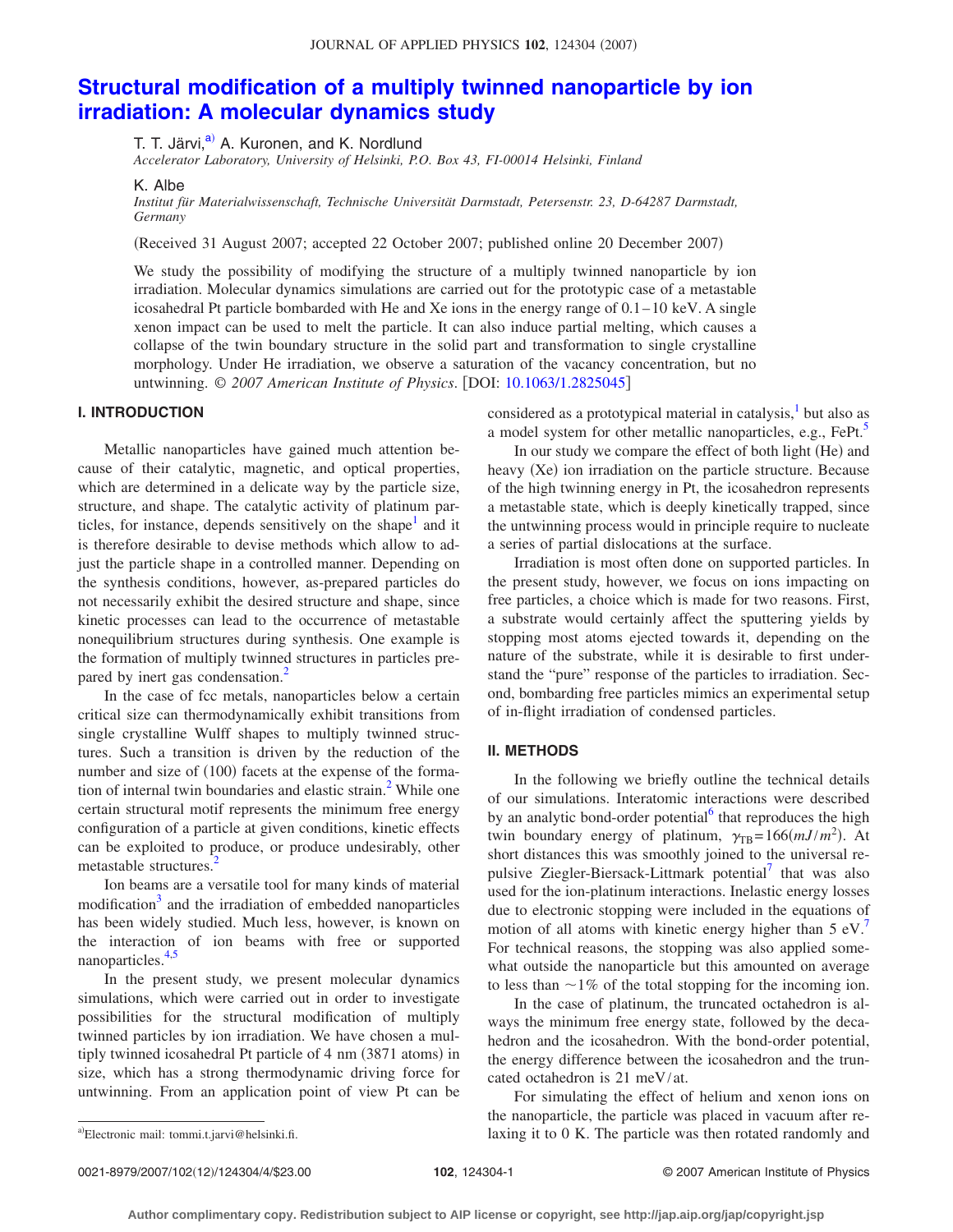<span id="page-1-0"></span>

FIG. 1. Sputtering and vacancy yields of a 3871 atom Pt cluster under

bombarded with an impact parameter chosen randomly inside a radius, which is given by a cylinder wrapped around the cluster. This procedure caused some ions to miss the target, an effect which has been corrected for in the data presented here. After the impact, the sputtering yield from the particle was determined using a clustering algorithm. For helium bombardment, the vacancy production was obtained by analyzing the free volume inside the particle, in the form of spheres of  $\sim$ 2.2 Å radius. In those cases, where the particle was partly molten after Xe impact, structural analysis was also done by the common next neighbor analysis. $\delta$  For both impacting ions, the sputtering yield from a bulk (111) surface was determined for comparison.

## **III. RESULTS AND DISCUSSION**

## **A. Helium irradiation**

We begin by addressing the irradiation of the nanoparticle by light ions, namely, with 100 eV–10 keV helium. Because of its small mass a He beam only generates Frenkel pairs in the irradiated material. All interstitials that escape from the recombination volume can easily reach the surface. Therefore it is of primary interest to compare the energy dependence of the sputtering and vacancy production rate with the case of a bulk material. The results are shown in Fig. [1.](#page-1-0) The calculated yields increase with increasing energy until they reach a constant value at about 3 keV energy. At this point the collision cross section decreases, making efficient energy transfer less likely, although the maximum deposited energy increases. For all energies, forward sputtering (defined by the incident ion direction) is slightly favored, as can be expected. Comparison with the calculation for a (111) bulk surface shows that the sputtering yield of the nanoparticle is significantly higher. This can mainly be attributed to the large amount of atoms sputtered in the forward direction.

If we assume that a structural modification of the particle could be induced by the agglomeration of athermal vacancies as suggested in Ref. [5,](#page-3-4) we can conclude from the calculated sputtering yields and vacancy production rates that He irradiation is not practical unless significant mass loss of the particle is tolerated. It should be noted, however, that it is not obvious how athermal vacancies could induce an untwinning mechanism.

<span id="page-1-1"></span>

FIG. 1. Sputtering and vacancy yields of a 3871 atom Pt cluster under<br>helium bombardment.<br>a function of helium dose a function of helium dose.

In Ref. [5,](#page-3-4) the mechanism was suggested to be atomic diffusivity, increased by the high irradiation-induced vacancy concentration. However, the vacancies' role in the process can be estimated by calculating the number of jumps a single vacancy makes before the creation of the next vacancy,  $N_{\text{jumps}} = \Gamma_0 e^{-E^m/k_B T} / \Gamma_{\text{vac}}$ , that is, the rate of vacancy jumps divided by the production rate of vacancies,  $\Gamma_{\text{vac}}$ . Above,  $\Gamma_0$  is a prefactor, which is taken to be<sup>9[,10](#page-3-9)</sup> 4 × 10<sup>13</sup> s<sup>-1</sup>. (We use values for Pt but the same conclusion can be drawn for FePt also.) The vacancy migration energy is  $E^m = 1.45$  eV (Refs. [9](#page-3-8)) and [10](#page-3-9)) and the vacancy production rate is given by the ion flux times the vacancy yield per ion, which from Fig. [1](#page-1-0) is around 0.15. Assuming that a dose of  $3 \times 10^{17}$  cm<sup>-2</sup> is deposited over 10 h at room temperature, we get  $N_{\text{jumps}} \sim 10^{-10}$ . Thus, vacancies are stationary during deposition and atomic diffusivity can be expected to be low. This is in accordance with the observed absence of  $L1_0$  ordering in particles irradiated by  $He<sup>5</sup>$ 

On the other hand, since the vacancies do not move during irradiation, extensive accumulation of damage can be expected. This could then cause a structural transformation by destabilizing the icosahedral morphology, still not leading to  $L1_0$  ordering. The morphology of the 4 nm particle, however, turns out to be quite stable against the creation of vacancies. To study the effect of continued helium irradiation, we bombarded the particle with 3 keV He ions every 7.5 ps. After each impact, the particle was allowed to float freely for 5 ps after which it was quenched back to 0 K in 2.5 ps. This was repeated until  $\sim$ 31% of the atoms in the particle had been sputtered away corresponding in magnitude to the experimental damage in Ref. [5.](#page-3-4) With the particle size being 3871 atoms, this required a dose of  $\sim$ 3×10<sup>16</sup> cm<sup>-2</sup>. During the simulation, the number of vacancies in the particle rose quickly and saturated, as shown in Fig. [2.](#page-1-1) It is clear that subsequent impacts have lead to a recombination of immobile athermal vacancies with newly generated interstitials. After saturation, about half of the vacancies are found in vacancy clusters.

Surprisingly, the particle's icosahedral structure survived the continued irradiation despite the high energy of the twin boundaries, even after postirradiation annealing of 5 ns at  $\sim$ 1700 K. The simulations indicate that the mechanism of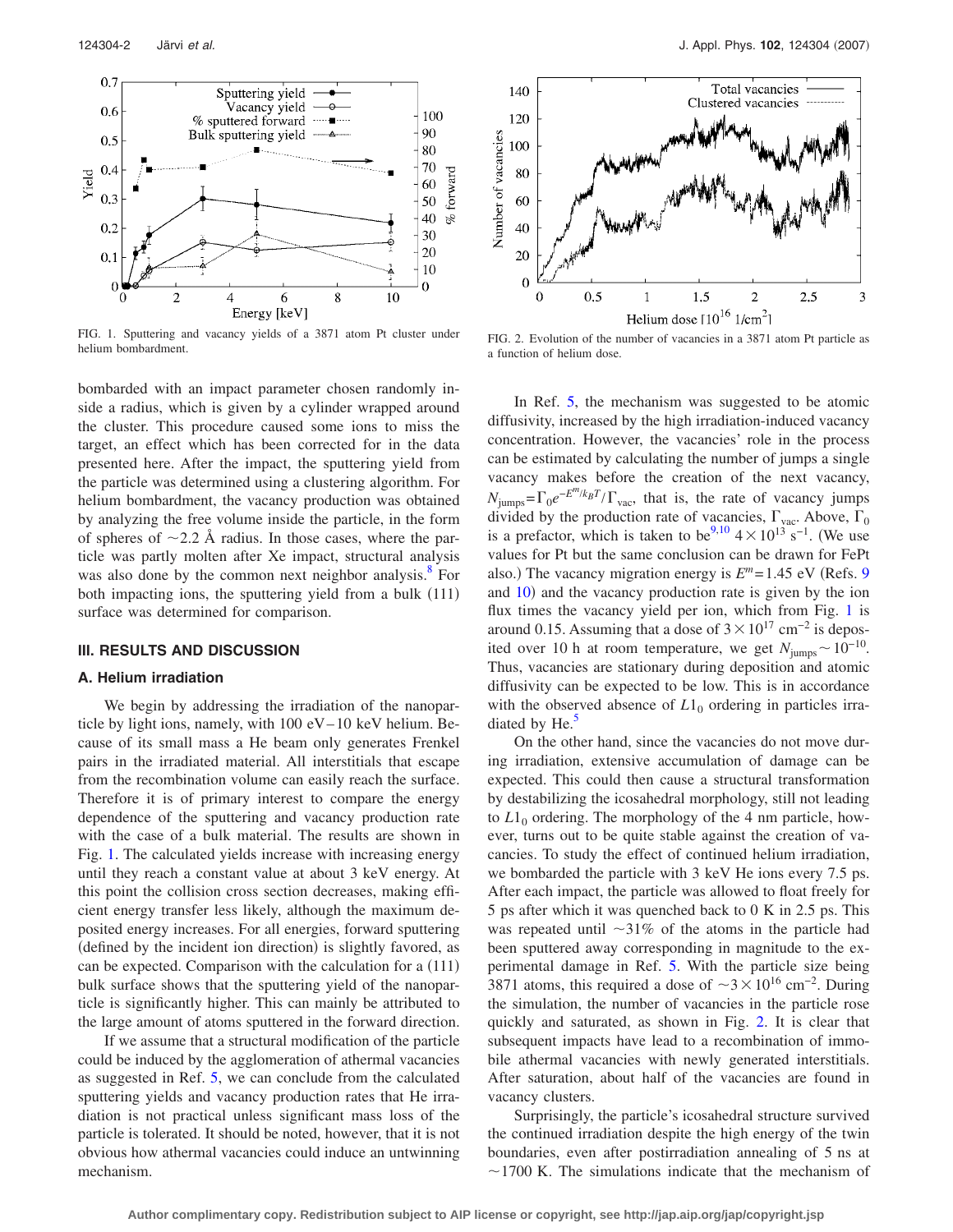<span id="page-2-0"></span>

FIG. 3. Sputtering yield of a 3871 atom Pt cluster and bulk Pt under xenon bombardment.

untwinning observed in Ref. [5](#page-3-4) is not simply accumulation of damage in the cluster, nor is it likely to be mediated by vacancy migration. One possibility is that a substrate, effectively stopping most forward-sputtered atoms, would allow for a reorganization of the particle, perhaps through interstitial loop formation. This question, however, is outside the scope of this study and will be addressed in the future.

#### **B. Xenon irradiation**

We now turn to discuss the possibility of structural modification by ion irradiation with heavier ions, namely, xenon, and investigate impacts on the same Pt particle in the energy range of  $1-10$  keV. The resulting sputtering yields are shown in Fig. [3.](#page-2-0) Now, the sputtering yield per ion is much higher and rises linearly with energy, as expected from collision cascade theory.<sup>11</sup> Also, back and forward sputterings compete, with higher energy naturally favoring the forward direction.

As xenon is a heavy element, only a single ion impact results in changes in the cluster structure. In particular, a single impact can bring the cluster close to its melting point. For supported particles, this provides a way to melt without thermal annealing, avoiding agglomeration and sintering. The final morphology is then a question of the kinetics of resolidification. On the other hand, if a cluster melts only partially, as can be expected to happen in some range of deposited energies, $12$  the remaining solid part could undergo a structural transition into a lower energy configuration. Such structural changes are seen, for example, for palladium and nickel clusters that, partly molten, go from a decahedral to an icosahedral structure (Pd) or vica versa (Ni) close to the melting point.<sup>13,[14](#page-3-0)</sup>

After 5 keV Xe bombardment, for example, some of the clusters are indeed found in a coexisting solid-liquid state. Some of these partly molten clusters were simulated for an additional period of 10 ns in vacuum to see whether structural changes appeared. A few possible outcomes were detected. In one case the cluster melted completely after about 5 ns. In many cases, there was a single transition where the fcc atom content of the cluster went up while the number of hcp atoms decreased only slightly or not at all. This indicated a transition from a partly molten icosahedron to a decahedron, such as the one reported in Ref. [14.](#page-3-0)

<span id="page-2-1"></span>

FIG. 4. (Color online) Transition from icosahedral to single crystalline morphology in a partly molten cluster. The upper part shows snapshots of the transition. The atoms (color online), from darkest to lightest, are fcc (blue), surface (red), hcp (light blue), and fivefold symmetry axis (yellow). Liquid atoms are not shown. The lower part shows the number of fcc and hcp atoms and the temperature. Initially (a), the cluster is a partly molten icosahedron but at some point the liquid part absorbs the solid almost completely (b). The solid then recrystallises with only one twin boundary between two fcc parts (c). The boundary exists for several nanoseconds (d) but migrates in the crystalline part of the cluster. At some point it reaches the liquid boundary (e) and vanishes, leaving a single crystalline solid part (f).

More interestingly, a partly molten particle was also observed to make a transition from icosahedral to single crystalline morphology. Such a transition is detailed in Fig. [4.](#page-2-1) The transition involves an oscillation in the size of the melt, leaving behind a singly twinned particle. This is followed by migration of the twin boundary to the solid-melt interface, resulting in a single crystalline, partly molten particle. After slow cooling, a rough truncated octahedron was then obtained. A similar oscillation in the size of the melt was observed to cause transitions from single crystalline and decahedral palladium clusters to icosahedral ones in Ref. [13.](#page-3-12) Also, deposited metal nanoparticles have been shown to untwin by thermally activated dislocation motion,<sup>15</sup> similar to what is observed here.

#### **IV. CONCLUSIONS**

We have discussed the different possibilities for structural modification of platinum nanoparticles using irradiation with light and heavy ions. For light (He) ions, we show that the simple accumulation of damage is not sufficient to turn a multiply twinned particle single crystalline, nor is it likely that the experimentally observed<sup>5</sup> untwinning would be vacancy mediated. With heavy (Xe) ions, supported particles could be melted without thermal annealing, avoiding agglomeration and sintering. We also demonstrate that ion irra-